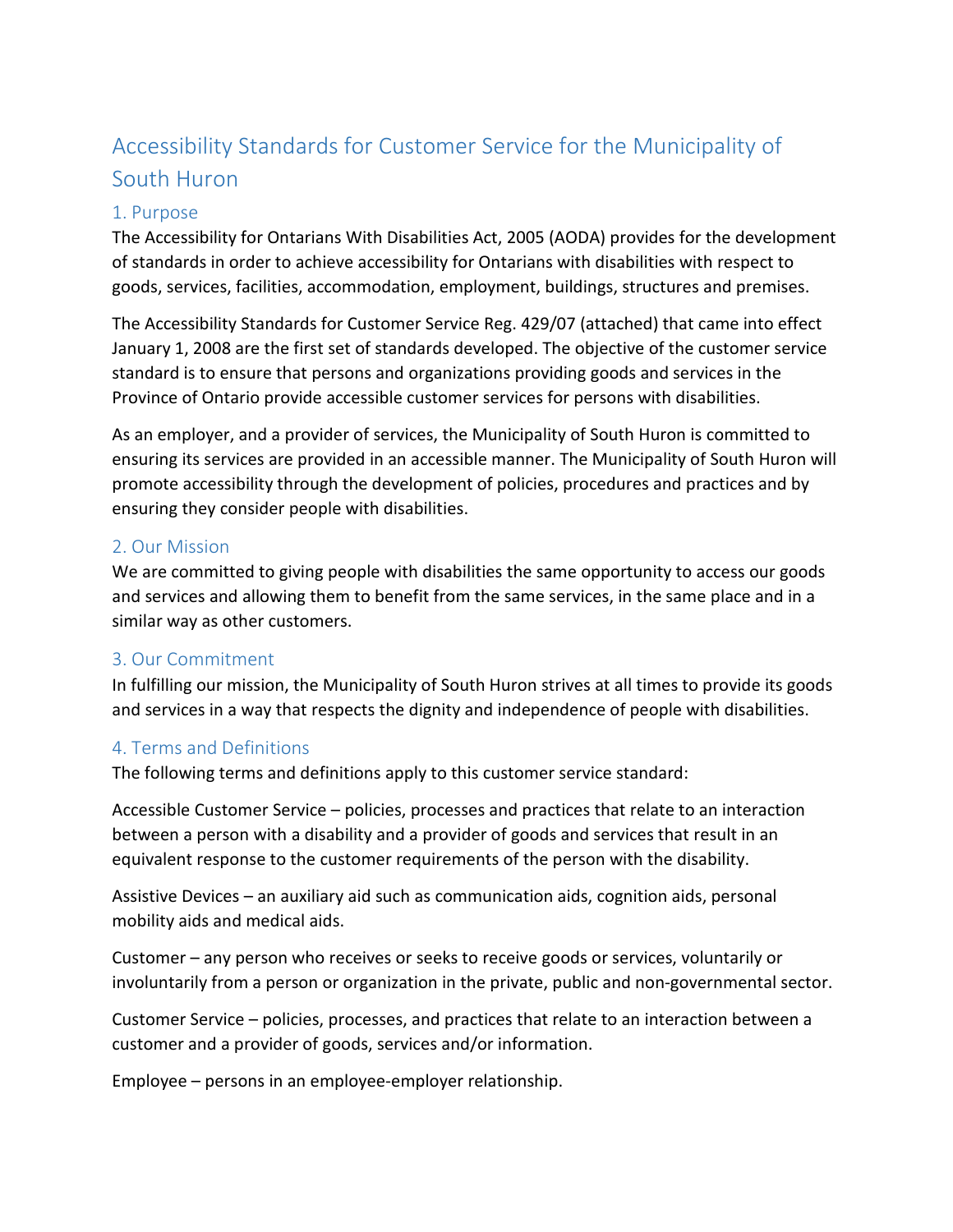Organization – municipalities and associations/organizations that provide goods and/or services to the public.

Service Animal – defined as either a "guide dog" as per Section 1 of the Blind Persons Rights' Act or a "service animal" for a person with a disability.

Support Persons – any person whether a paid professional, volunteer, family member, friend to who accompanies a person with a disability in order to help with communications, personal care, or medical needs or with access to goods or services.

#### 5. Scope

This standard applies to customer service interactions within the Municipal organization including, but not limited to, those:

- a) Delivered in person, by telephone, electronically or by mail, using oral, visual or written means;
- b) received voluntarily or involuntarily;
- c) delivered by employees or volunteers, or third parties on behalf of the person or organization;
- d) Facilitated through accessibility providers accompanying or acting on behalf of the person with a disability.

This standard requires the Municipality to provide accessible customer service, except in situations where persons and organizations can demonstrate that doing so would:

- a) Fundamentally alter the nature of the service;
- b) Compromise public safety or personal privacy;
- c) Result in statutory non-compliance.

## 6. Principles of Accessible Customer Service

In achieving accessible customer service for persons with disabilities, the Municipality shall incorporate the following core principles into their customer service policies, processes and practices:

- a) Equity Customer services for persons with disabilities shall be provided in a manner which is inclusive and equitable;
- b) Independence Customer services for persons with disabilities shall support their independence, while respecting their right to safety and personal privacy;
- c) Dignity Customer services for persons with disabilities shall be provided in a manner that respects the dignity of persons with disabilities;
- d) Responsiveness Customer services for persons with disabilities shall be responsive to their customer service requirements and delivered in a timely manner, considering the nature of the service and the accommodation required;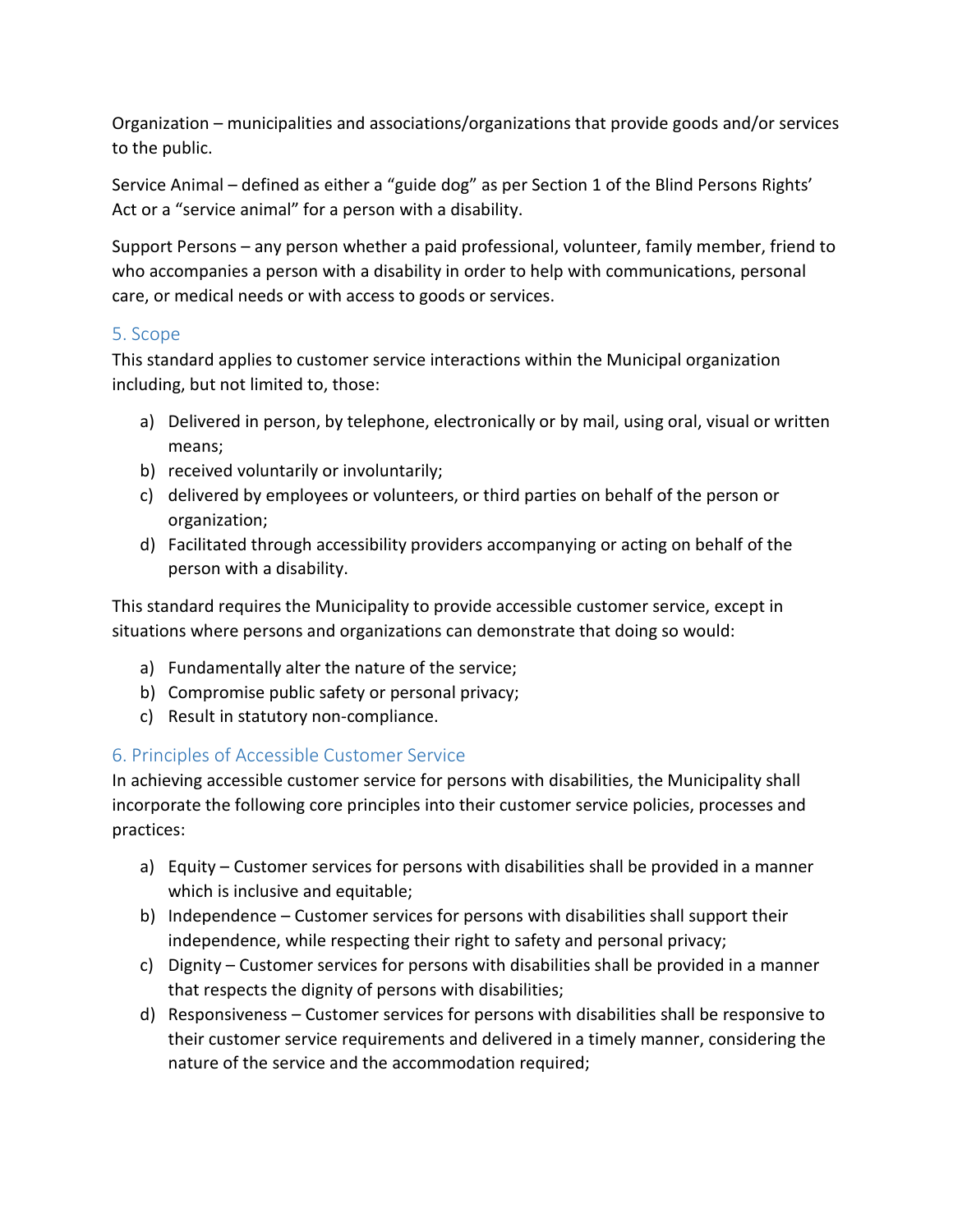e) Sensitivity – Customer services for persons with disabilities shall be provided in a manner that is sensitive to their needs.

#### 7. Accessible Customer Services Requirements

The Municipality shall establish and maintain policies, processes and practices to deliver accessible customer services for persons with disabilities. In establishing and maintaining policies, processes and practices, the Municipality shall:

- a) Prevent the creation of barriers to accessible customer service;
- b) Identify barriers to accessible customer service;
- c) Remove barriers to accessible customer service;
- d) Offer equivalent customer service.

## 8. Procedures and Practices:

The Municipality is committed to excellence in serving all customers including people with disabilities and we will strive to effect and achieve the following:

- a) Communication will be considered, in a manner that takes into consideration a person's disability;
- b) Staff will receive appropriate training;
- c) Persons with disabilities accompanied by a guide dog or service animal will be permitted in those areas of the premises owned or operated by the Municipality of South Huron that are open to the public;
- d) Persons with disabilities accompanied by a support person will be permitted to be accompanied by that support person in premises open to the public;
- e) Admission fees will be waived for a support person who accompanies a person with a disability;
- f) Notice will be provided when municipal facilities or services that people with disabilities rely on to access Municipality of South Huron services are temporarily disrupted. The Municipality of South Huron will establish a feedback process to allow people to provide feedback on how we are providing services to persons with disabilities;
- g) The Municipality of South Huron will allow persons with disabilities to use their own personal assistive devices to obtain, use or benefit from the services offered by the Municipality of South Huron.

## 8.1 Communication

The Municipality of South Huron will communicate with people with disabilities in ways that take into account their disability and the Municipality will offer to communicate with customers by means of communication and if telephone communication is not suitable to their communication needs or is not available, the forms include: email, fax, TTY if available

If the Municipality is required to give a copy of a document to a person with a disability, the Municipality of South Huron shall give the person the document, or the information contained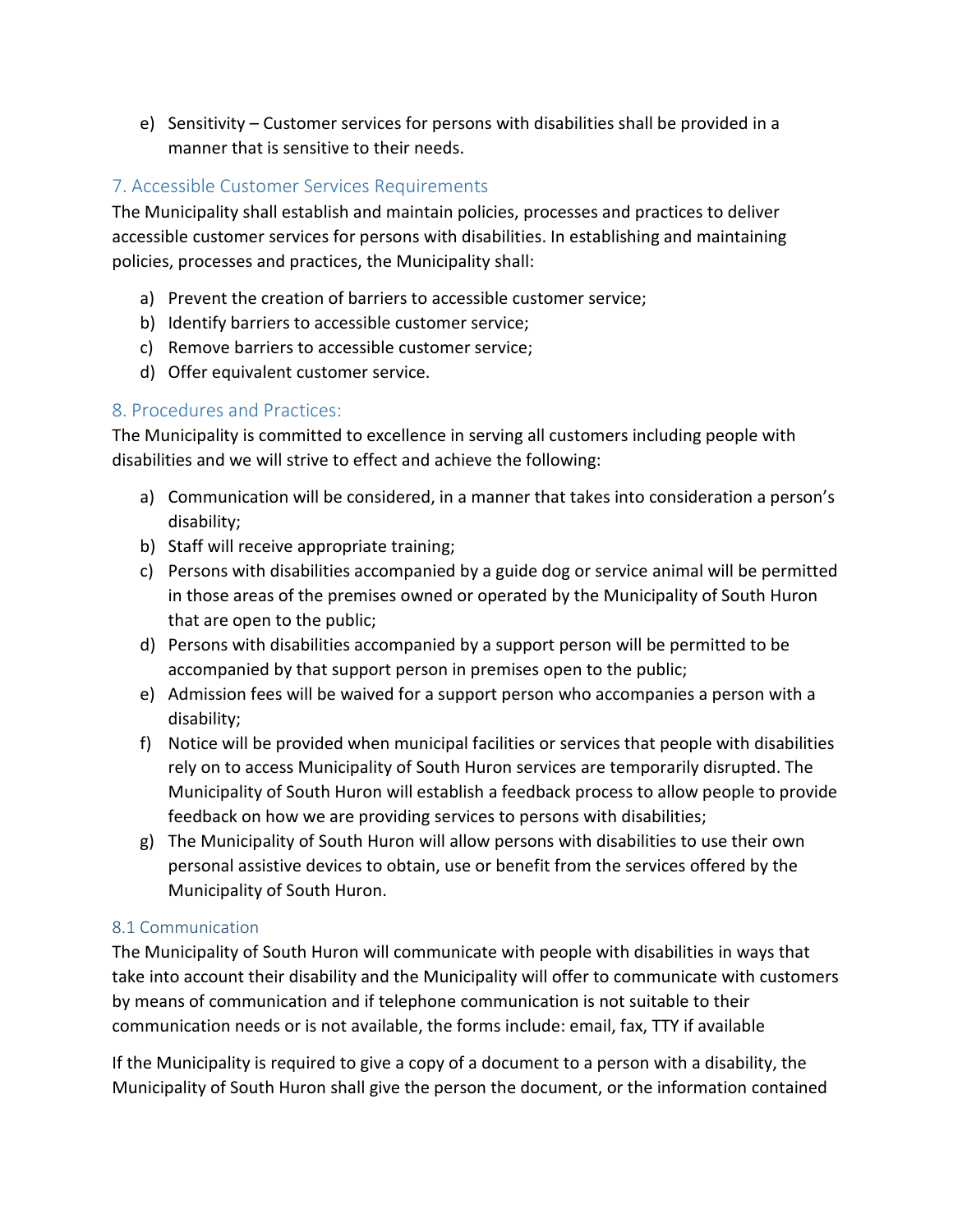in the document, in a format that takes into account the person's disability. Material printed inhouse and publications produced on behalf of the Municipality of South Huron will contain a note indicating: "Alternate formats are available upon request" and include relevant contact information.

Alternate formats considered by the Municipality of South Huron and the person with the disability will include, but are not limited to:

a) Print Requests:

Requests for alternate formats should be honoured in the most practical manner depending on the media chosen, the size and complexity of the document, the quality and source of the documents, the feasibility of the request (including the cost) and the number of documents to be converted. It should be noted that when a request for one of these formats is received and deemed feasible, staff should make every attempt to respond to the request in the most practical manner and to the satisfaction of the requestor. If it is determined that the format requested is not feasible, then other alternate methods of providing the information should be explored that will still meet the needs of the requestor (for example, explaining the information verbally etc.).

Feasibility will be determined based upon cost in relation to size of document and time associated with processing document requests.

The time frame attached to the conversion process varies depending on the media chosen, the size, complexity, quality of source documents and number of documents to be converted. Documents shall be returned in a timely manner depending on the factors previously noted.

Conversion shall be processed in-house wherever possible. When a member of the public requests a piece of Municipal documentation in a multiple format, the department of origin shall be responsible for the cost of the conversion, materials and distribution, not the public requestor.

In-house printing, where possible, should be acquired in future to the CNIB's Clear Print Standards.

## 8.2 Assistive Devices

The Municipality of South Huron will allow persons with disabilities to use their own personal assistive devices to obtain, use or benefit from the services offered by the Municipality.

Should a person with a disability be unable to access Municipal services through the use of their own personal assistive device, the Municipality of South Huron will ensure the following measures:

- a) Determine if service is inaccessible, based upon individual requirements.
- b) Assess service delivery and potential service options to meet the needs of the individual.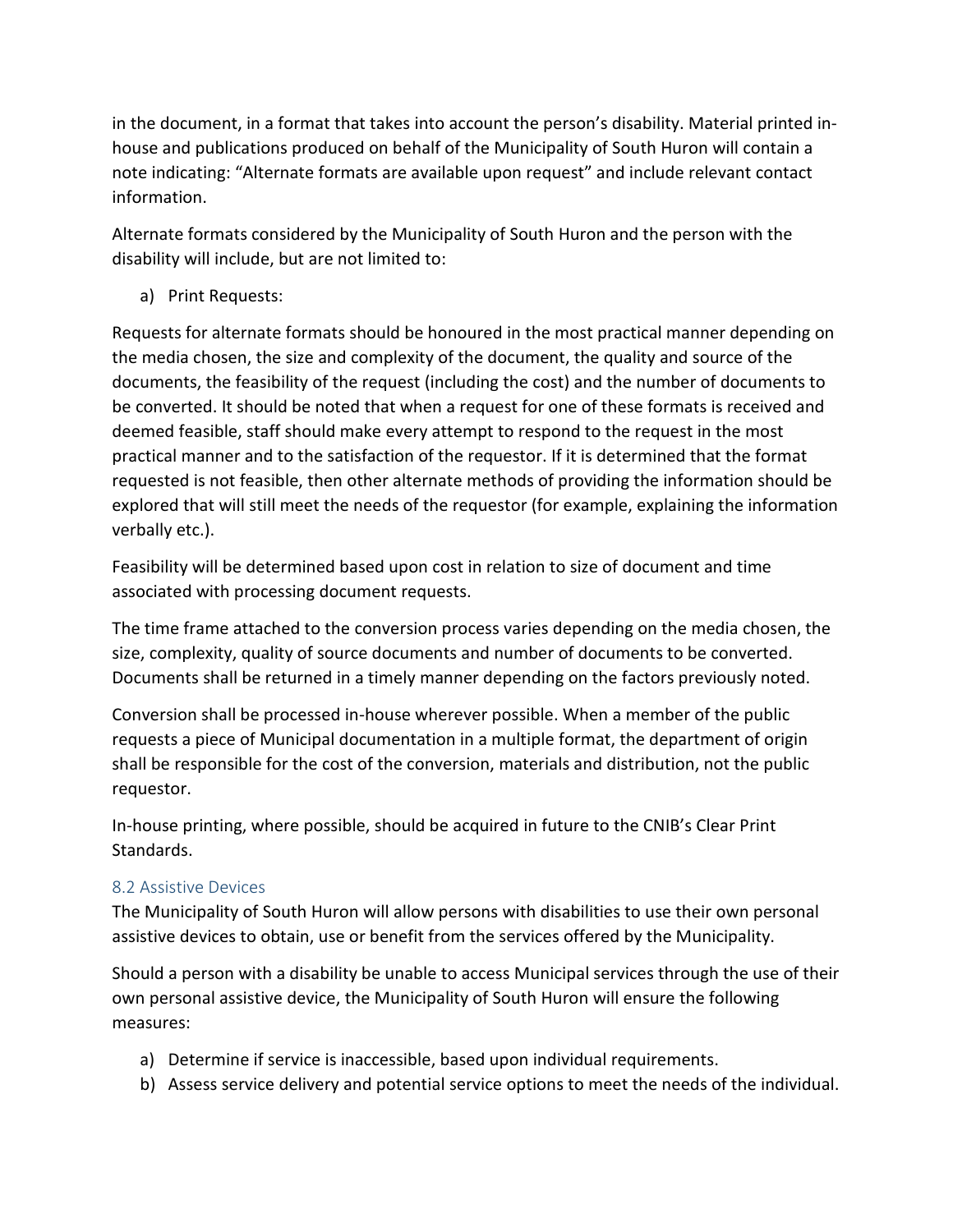c) Notify person with disability of alternative service and how they can access the service, temporarily or on a permanent basis.

#### 8.3 Support Persons

The Municipality of South Huron is committed to welcoming people with disabilities who are accompanied by a support person. Any person with a disability who is accompanied by a support person will be allowed to enter the municipal facilities with his or her support person. At no time will a person with a disability who is accompanied by a support person be prevented from having access to his or her support person while on our premises.

The Municipality of South Huron reserves the right to request the person with a disability be accompanied by a support person, in the event that it is considered necessary to protect the health and safety of the person with a disability or others on the premises.

The Municipality of South Huron will waive admission fees for support persons who accompany a person with a disability, into facilities where admission is charged.

- a) The person with a disability should notify a staff member about the presence of the support person.
- b) If there is confidential information to be disclosed, consent must be received from the person with the disability.

#### 8.4 Service Animals

For the purpose of this policy, an animal is a service animal for a person with a disability:

- a) If it is readily apparent that the animal is used by the person for the reasons relating to his or her disability; or
- b) If the person provides a letter from a physician or nurse confirming that the person requires the animal for reasons relating to the disability.

The Municipality of South Huron is committed to welcoming people with disabilities who are accompanied by a service animal on the parts of our premises that are open to the public and other third parties. The Municipality will ensure that the person is permitted to keep the animal with him or her unless the animal is otherwise excluded by law.

If a service animal is excluded by law from the premises, the Municipality shall ensure that other measures are available to enable the person with a disability to obtain, use or benefit from the Municipality's goods or services.

#### 8.5 Notice of Temporary Disruption

The Municipality of South Huron will provide customers with notice in the event of a planned or unexpected disruption in the Municipal facility or services usually used by people with disabilities.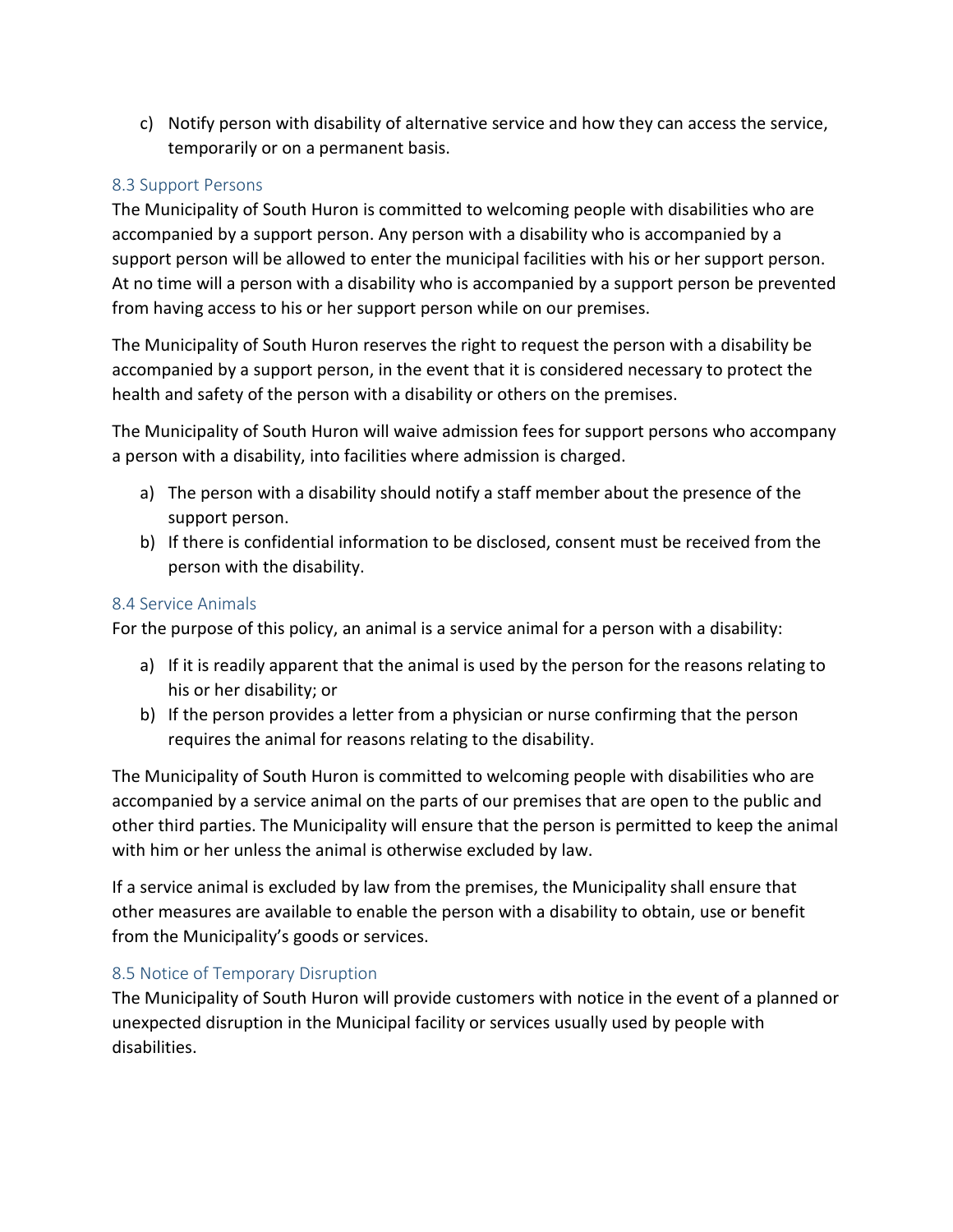Notice of the disruption must include information about the reason for the disruption, its anticipated duration and a description of alternate facilities or services, if any, that are available.

The Municipality will provide notice by posting the information at a conspicuous place on premises owned or operated by the provider of goods or services, as well as by posting it on the County of Huron website. If the Municipality of South Huron website should expect a temporary service disruption, advance notice will be provided, where possible

## 8.6 Customer Feedback

The ultimate goal of the Municipality of South Huron is to meet and surpass customer expectations while serving customers with disabilities. Comments on our services regarding how well those expectations are being met are welcome and expected.

The Municipality shall establish and maintain an accessible process to obtain, consider and take necessary action on feedback with respect to accessible customer services, including any complaints. The member of the public with the complaint or concern should first have a discussion with the staff person who is involved in the situation or their direct manager.

a) To submit a complaint:

Should a member of the public wish to make a complaint regarding the service they have received:

- i. The member of the public with the complaint or concern should have a discussion with the staff person at the Municipality of South Huron who is involved in the situation.
- ii. Should the discussion not resolve the complaint or the member of the public is uncomfortable discussing the issue with the staff person, the member of the public should fill out a complaint form. The staff person can assist the member of the public with the complaint form in a manner that takes into consideration their disability.
- iii. The information to be provided by the member of the public should include their personal contact information, the date, a description of the complaint, and what the member of the public requests to resolve the complaint. This information should be documented on the complaint form.
- iv. The complaint should be forwarded to the manager responsible for the department and the appropriate corporate department.
- v. The department manager will attempt to resolve the complaint in a timely manner, with the assistance of the appropriate Municipal department.
- vi. The member of the public will be contacted once a resolution has been reached.
	- b) To submit a suggestion:

Should a member of the public wish to provide the Municipality of South Huron with a suggestion on how to improve our service: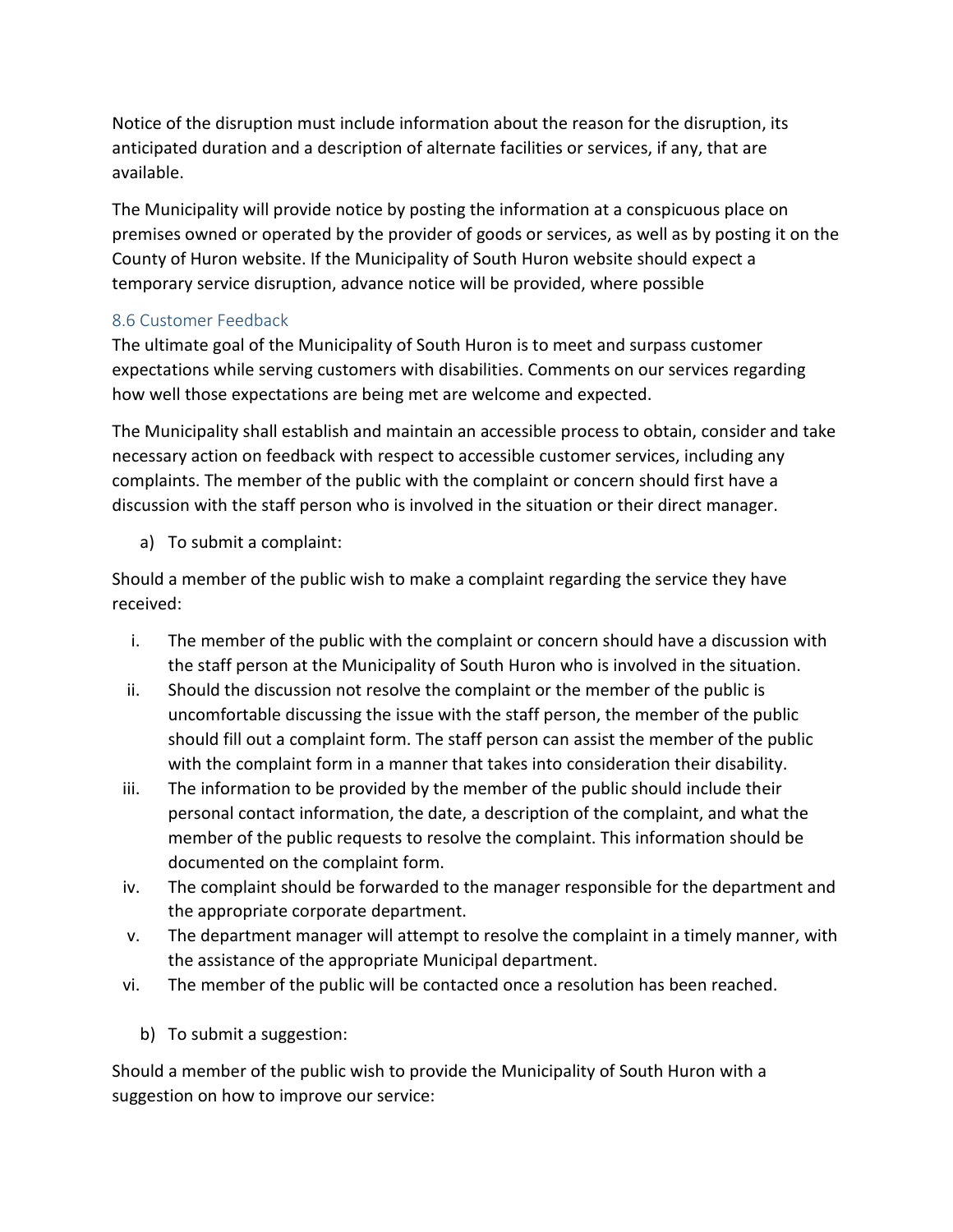- i. Member of the public will inform staff member of suggestion.
- ii. Staff member will assist member of the public in filling out the suggestion form, should they require assistance.
- iii. Member of the public will be notified in a timely manner of how the Municipality of South Huron will proceed with their suggestion.
- iv. Staff response should include: an explanation of how we will implement the suggestion, a response indicating further investigation or an explanation why we are unable to implement the suggestion.

All complaints and suggestions should be recorded on a complaint form, and forwarded to the department head and the appropriate corporate department.

## 8.7 Training for Staff

The Municipality of South of Huron shall ensure that the following persons receive training about the provision of its goods or services to persons with disabilities:

- a) Every person who deals with members of the public or other third parties on behalf of the Municipality, whether the person does so as an employee, agent, volunteer or otherwise.
- b) Every person who participates in developing the Municipality's policies, practices and procedures governing the provision of goods or services to members of the public or other third parties.
- c) The training will include a review of the purposes of the Act and the requirements of this policy and instruction about the following matters:
- d) How to interact and communicate with persons with various types of disability, as outline in this policy and procedures.
- e) How to interact with persons with disabilities who use an assistive device or require the assistance of a guide dog or other service animal or the assistance of a support person, as outlined in this policy and procedures.
- f) How to use equipment or devices available on the provider's premises or otherwise provided by the provider that may help with the provision of goods or services to a person with a disability.
- g) What to do if a person with a particular type of disability is having difficulty accessing the provider's goods or services.

The Municipality will log and retain records which will record the details of the training provided, as well as the name of the person, location, and date the training was completed.

The Municipality of South Huron will customize the training going forward, based on the actual experiences usage of the persons with disability in Municipality of South Huron owned or operated facilities and legislative requirements.